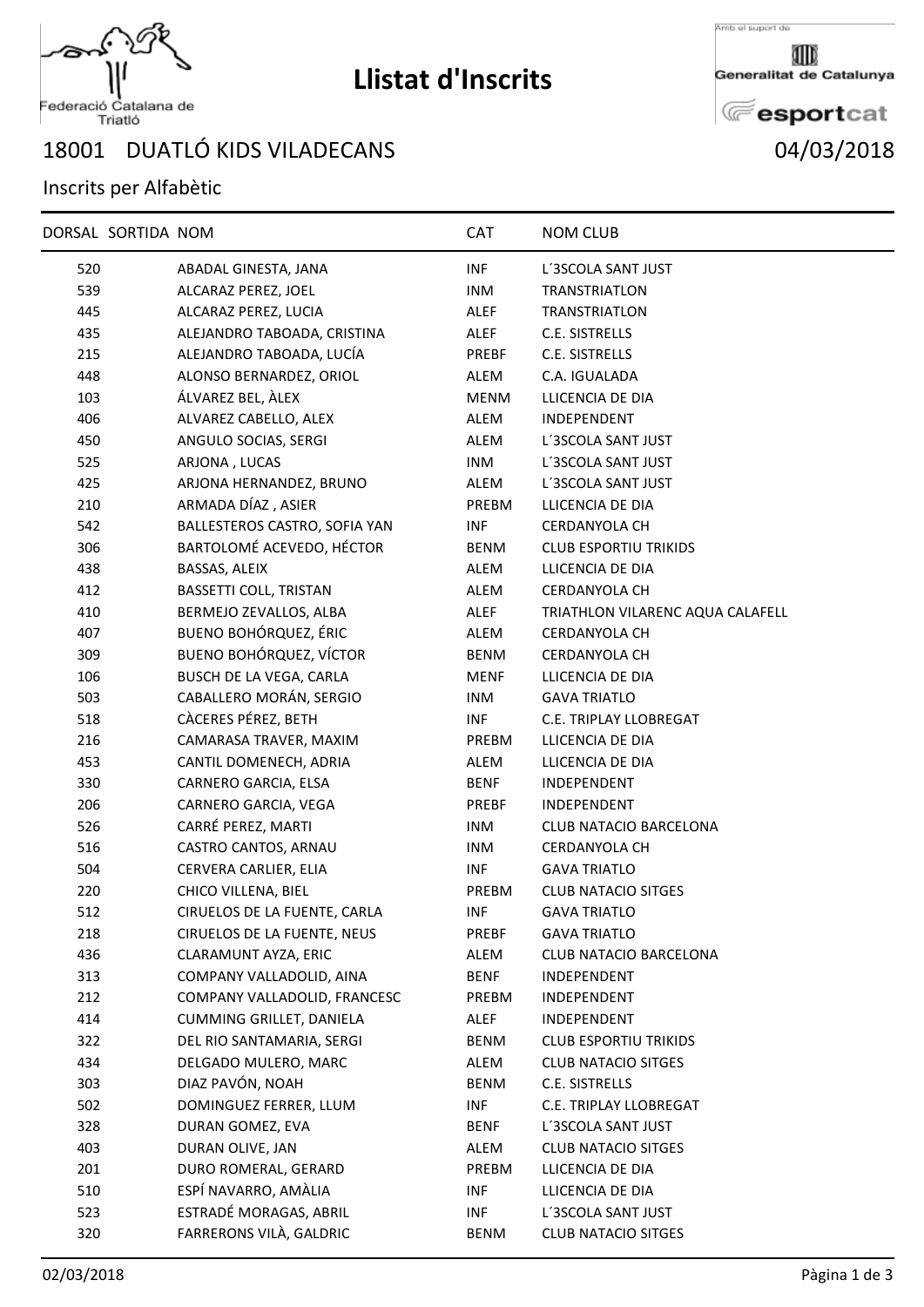| 437 | FERNANDEZ HERNANDEZ, ABRIL       | ALEF        | <b>CERDANYOLA CH</b>          |
|-----|----------------------------------|-------------|-------------------------------|
| 536 | FERNANDEZ HERNANDEZ, POL         | <b>INM</b>  | CERDANYOLA CH                 |
| 207 | FERNÁNDEZ MATILLA, ALEX          | PREBM       | C.E. RAYOTEAM                 |
| 540 | FERRANDO SALARICH, VICTOR        | <b>INM</b>  | <b>GAVA TRIATLO</b>           |
| 505 | FISCHER, GUILLERMINA             | <b>INF</b>  | TRANSTRIATLON                 |
| 211 | FLORES GOMEZ, ERIC               | PREBM       | PRAT TRIATLO 1994             |
| 431 | GARBAJOSA REINA, MAX             | ALEM        | C.E. SISTRELLS                |
| 451 | GARCIA MARTIN, GONZALO           | ALEM        | L'3SCOLA SANT JUST            |
| 404 | GARCIA MARTÍN, MÍRIAM            | ALEF        | L'3SCOLA SANT JUST            |
| 427 | GARCIA VILASECA, ALEIX           | ALEM        | <b>CLUB NATACIO MINORISA</b>  |
| 442 | <b>GENDRA FERNANDEZ, ANTONI</b>  | ALEM        | LLICENCIA DE DIA              |
| 325 | GENDRA FERNANDEZ, CLARA          | <b>BENF</b> | L'3SCOLA SANT JUST            |
| 433 | <b>GIRALT RODRIGUEZ, DIDAC</b>   | ALEM        | L'3SCOLA SANT JUST            |
| 213 | GIRALT RODRIGUEZ, GUIM           | PREBM       | L'3SCOLA SANT JUST            |
| 527 | GÓMEZ CATALÀ, ARNAU              | INM         | C.E. SISTRELLS                |
| 310 | GÓMEZ CATALA, CARLA              | BENF        | C.E. SISTRELLS                |
| 422 | GÓMEZ GARCÍA, MARIA              | ALEF        | LLICENCIA DE DIA              |
| 324 | GÓMEZ GARCÍA, MIREIA             | BENF        | LLICENCIA DE DIA              |
| 538 | <b>GOMEZ MIRET, LAIA</b>         | INF         | <b>GAVA TRIATLO</b>           |
| 408 | GONZÁLEZ BUJALDÓN, SARA          | ALEF        | <b>GAVA TRIATLO</b>           |
| 204 | <b>GONZALEZ BUJALDON, VICTOR</b> | PREBM       | LLICENCIA DE DIA              |
| 439 | GONZALEZ FRANCO, LAIA            | <b>ALEF</b> | INDEPENDENT                   |
| 452 | GONZALEZ GARRIGA, LEYRE          | ALEF        | INDEPENDENT                   |
| 541 | GONZALEZ GARRIGA, SERGI          | INM         | INDEPENDENT                   |
| 217 | GONZÁLEZ HERNÁNDEZ, EDUARD       | PREBM       | LLICENCIA DE DIA              |
| 214 | GONZALEZ SANCHEZ, ERIK           | PREBM       | LLICENCIA DE DIA              |
| 102 | GONZALEZ SANCHEZ, GERAI          | MENM        | LLICENCIA DE DIA              |
| 203 | <b>GRACIA RUBIO, MARTINA</b>     | PREBF       | LLICENCIA DE DIA              |
| 305 | GÜIMIL GALLEGO, DAVID            | <b>BENM</b> | C.E. SISTRELLS                |
| 415 | GÜIMIL GALLEGO, DIEGO            | ALEM        | C.E. SISTRELLS                |
| 202 | HERRUZO MIÑANA, ERIC             | PREBM       | C.E. RAYOTEAM                 |
| 105 | IRURTIA CARRASCO, MARTINA        | <b>MENF</b> | LLICENCIA DE DIA              |
| 308 | <b>ISERN REATEGUI, HUGO</b>      | BENM        | CLUB NATACIO BARCELONA        |
| 329 | JIMENEZ BELTRAN, MARTINA         | <b>BENF</b> | INDEPENDENT                   |
| 331 | JORDÁN BARRAGÁN, HÉCTOR          | BENM        | C.E. SISTRELLS                |
| 443 | JORDÁN BARRAGÁN, MIQUEL          | ALEM        | C.E. SISTRELLS                |
| 509 | LLOPIS I ARAGONES, JAN           | INM         | CLUB NATACIO BARCELONA        |
| 424 | LÓPEZ GARCÍA, ALEJANDRO          | ALEM        | <b>GAVA TRIATLO</b>           |
| 528 | LOPEZ JIMENEZ, SHANIA            | INF         | CERDANYOLA CH                 |
| 432 | LÓPEZ LOZANA, IKER               | ALEM        | C.A. IGUALADA                 |
| 312 | LÓPEZ MUÑOZ, ALEJANDRO           | BENM        | C.E. SISTRELLS                |
| 421 | LOPEZ NIETO, ALICIA              | ALEF        | CLUB NATACIO BARCELONA        |
| 333 | LOPEZ NIETO, GABRIEL             | BENM        | CLUB NATACIO BARCELONA        |
| 529 | MALDONADO MORAGAS, JÚLIA         | <b>INF</b>  | L'3SCOLA SANT JUST            |
| 519 | MANENTI, AIRAM                   | <b>INM</b>  | <b>GAVA TRIATLO</b>           |
| 522 | MARFIL BOLADERAS, KEVIN          | INM         | CLUB NATACIO MINORISA         |
| 302 | MARTÍNEZ CROS, JAN MARC          | BENM        | <b>CLUB NATACIO BARCELONA</b> |
| 449 | MARTINEZ SAMITIER, ALEX          | ALEM        | <b>CLUB NATACIO SITGES</b>    |
| 409 | MEDINA CASTRO, CARLA             | ALEF        | LLICENCIA DE DIA              |
| 441 | MEILAN CABO, CARLA               | ALEF        | CLUB NATACIO BARCELONA        |
| 440 | MEILAN CABO, MAURO               | ALEM        | CLUB NATACIO BARCELONA        |
| 315 | MÉNDEZ CORBALÁN, POL             | BENM        | INDEPENDENT                   |
| 314 | MEROTTO, DYLAN                   | BENM        | L'3SCOLA SANT JUST            |
| 517 | MOLINA GARCIA, IAN               | INM         | C.E. RAYOTEAM                 |
| 301 | MOLINA GARCIA, IRIS              | BENF        | C.E. RAYOTEAM                 |
| 317 | MONJE SAN MILLAN, LLIBERT        | BENM        | <b>CLUB ESPORTIU TRIKIDS</b>  |